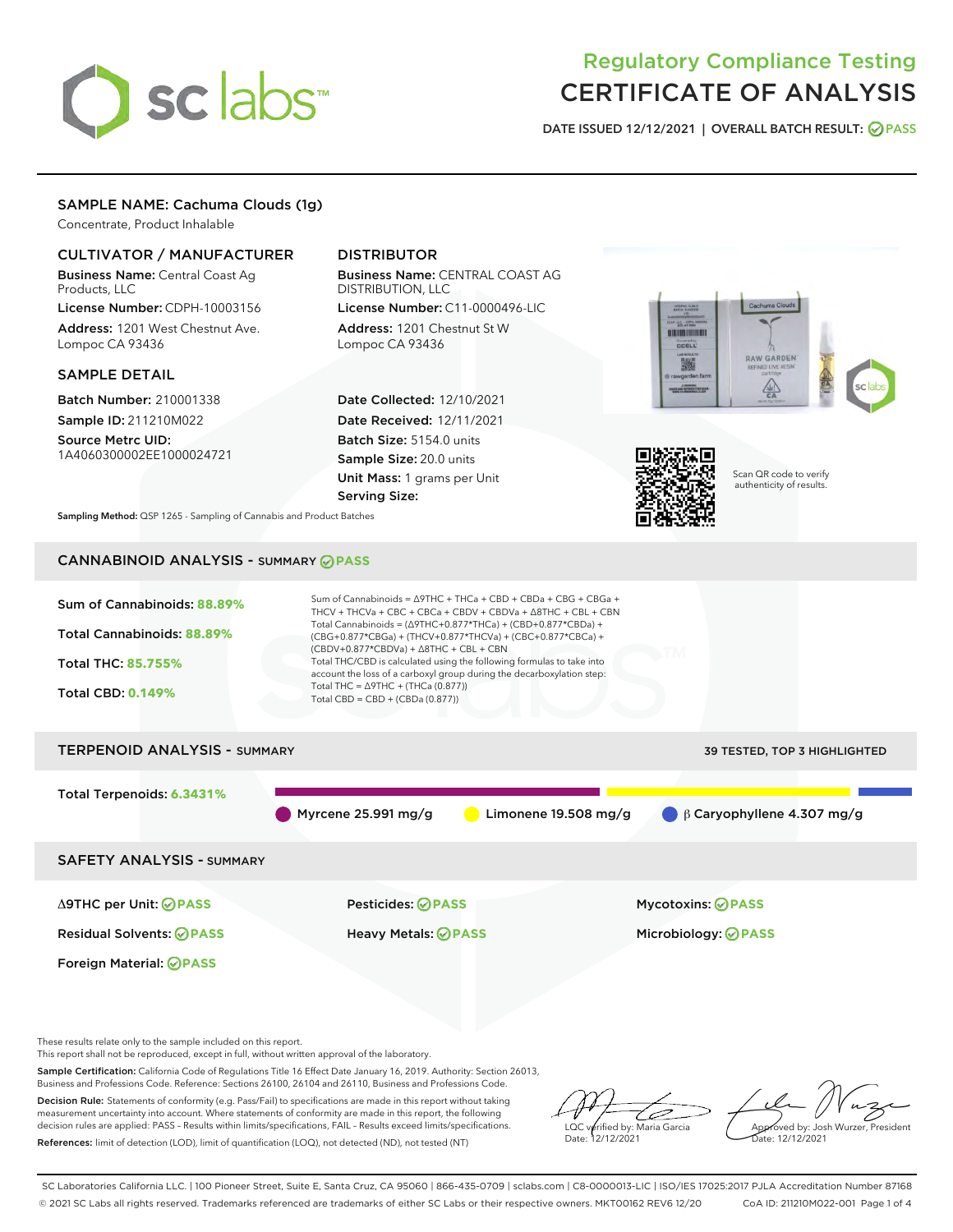



CACHUMA CLOUDS (1G) | DATE ISSUED 12/12/2021 | OVERALL BATCH RESULT: **○** PASS

#### CANNABINOID TEST RESULTS - 12/12/2021 2 PASS

Tested by high-performance liquid chromatography with diode-array detection (HPLC-DAD). **Method:** QSP 1157 - Analysis of Cannabinoids by HPLC-DAD

#### TOTAL CANNABINOIDS: **88.89%**

Total Cannabinoids (Total THC) + (Total CBD) + (Total CBG) + (Total THCV) + (Total CBC) + (Total CBDV) + ∆8THC + CBL + CBN

TOTAL THC: **85.755%** Total THC (∆9THC+0.877\*THCa)

TOTAL CBD: **0.149%**

Total CBD (CBD+0.877\*CBDa)

TOTAL CBG: 2.272% Total CBG (CBG+0.877\*CBGa)

TOTAL THCV: 0.34% Total THCV (THCV+0.877\*THCVa)

TOTAL CBC: ND Total CBC (CBC+0.877\*CBCa)

TOTAL CBDV: ND Total CBDV (CBDV+0.877\*CBDVa)

| <b>COMPOUND</b>            | LOD/LOQ<br>(mg/g) | <b>MEASUREMENT</b><br><b>UNCERTAINTY</b><br>(mg/g) | <b>RESULT</b><br>(mg/g) | <b>RESULT</b><br>(%) |
|----------------------------|-------------------|----------------------------------------------------|-------------------------|----------------------|
| <b>A9THC</b>               | 0.06 / 0.26       | ±29.500                                            | 857.55                  | 85.755               |
| <b>CBG</b>                 | 0.06/0.19         | ±0.895                                             | 22.72                   | 2.272                |
| <b>THCV</b>                | 0.1 / 0.2         | ±0.17                                              | 3.4                     | 0.34                 |
| <b>CBN</b>                 | 0.1/0.3           | ±0.12                                              | 1.9                     | 0.19                 |
| $\triangle$ 8THC           | 0.1 / 0.4         | ±0.14                                              | 1.8                     | 0.18                 |
| <b>CBD</b>                 | 0.07/0.29         | ±0.069                                             | 1.49                    | 0.149                |
| <b>THCa</b>                | 0.05/0.14         | N/A                                                | <b>ND</b>               | <b>ND</b>            |
| <b>THCVa</b>               | 0.07/0.20         | N/A                                                | <b>ND</b>               | <b>ND</b>            |
| <b>CBDa</b>                | 0.02/0.19         | N/A                                                | <b>ND</b>               | <b>ND</b>            |
| <b>CBDV</b>                | 0.04/0.15         | N/A                                                | <b>ND</b>               | <b>ND</b>            |
| <b>CBDVa</b>               | 0.03/0.53         | N/A                                                | <b>ND</b>               | <b>ND</b>            |
| <b>CBGa</b>                | 0.1/0.2           | N/A                                                | <b>ND</b>               | <b>ND</b>            |
| <b>CBL</b>                 | 0.06 / 0.24       | N/A                                                | <b>ND</b>               | <b>ND</b>            |
| <b>CBC</b>                 | 0.2 / 0.5         | N/A                                                | <b>ND</b>               | <b>ND</b>            |
| <b>CBCa</b>                | 0.07 / 0.28       | N/A                                                | <b>ND</b>               | <b>ND</b>            |
| <b>SUM OF CANNABINOIDS</b> |                   |                                                    | 888.9 mg/g              | 88.89%               |

#### **UNIT MASS: 1 grams per Unit**

| ∆9THC per Unit                         | 1120 per-package limit | 857.55 mg/unit | <b>PASS</b> |
|----------------------------------------|------------------------|----------------|-------------|
| <b>Total THC per Unit</b>              |                        | 857.55 mg/unit |             |
| <b>CBD per Unit</b>                    |                        | $1.49$ mg/unit |             |
| <b>Total CBD per Unit</b>              |                        | $1.49$ mg/unit |             |
| <b>Sum of Cannabinoids</b><br>per Unit |                        | 888.9 mg/unit  |             |
| <b>Total Cannabinoids</b><br>per Unit  |                        | 888.9 mg/unit  |             |

| <b>COMPOUND</b>         | LOD/LOQ<br>(mg/g) | <b>MEASUREMENT</b><br><b>UNCERTAINTY</b><br>(mg/g) | <b>RESULT</b><br>(mg/g)                          | <b>RESULT</b><br>(%) |
|-------------------------|-------------------|----------------------------------------------------|--------------------------------------------------|----------------------|
| <b>Myrcene</b>          | 0.008 / 0.025     | ±0.3353                                            | 25.991                                           | 2.5991               |
| Limonene                | 0.005 / 0.016     | ±0.2790                                            | 19.508                                           | 1.9508               |
| $\upbeta$ Caryophyllene | 0.004 / 0.012     | ±0.1533                                            | 4.307                                            | 0.4307               |
| $\beta$ Pinene          | 0.004 / 0.014     | ±0.0356                                            | 3.099                                            | 0.3099               |
| $\alpha$ Pinene         | 0.005 / 0.017     | ±0.0254                                            | 2.949                                            | 0.2949               |
| Linalool                | 0.009 / 0.032     | ±0.0741                                            | 1.950                                            | 0.1950               |
| Terpinolene             | 0.008 / 0.026     | ±0.0288                                            | 1.404                                            | 0.1404               |
| Ocimene                 | 0.011/0.038       | ±0.0384                                            | 1.197                                            | 0.1197               |
| $\alpha$ Humulene       | 0.009 / 0.029     | ±0.0343                                            | 1.069                                            | 0.1069               |
| Fenchol                 | 0.010 / 0.034     | ±0.0230                                            | 0.595                                            | 0.0595               |
| Camphene                | 0.005 / 0.015     | ±0.0041                                            | 0.357                                            | 0.0357               |
| Terpineol               | 0.016 / 0.055     | ±0.0198                                            | 0.323                                            | 0.0323               |
| trans-ß-Farnesene       | 0.008 / 0.025     | ±0.0075                                            | 0.210                                            | 0.0210               |
| <b>Borneol</b>          | 0.005 / 0.016     | ±0.0037                                            | 0.088                                            | 0.0088               |
| Valencene               | 0.009 / 0.030     | ±0.0060                                            | 0.087                                            | 0.0087               |
| $\alpha$ Phellandrene   | 0.006 / 0.020     | ±0.0007                                            | 0.052                                            | 0.0052               |
| Nerolidol               | 0.009 / 0.028     | ±0.0033                                            | 0.052                                            | 0.0052               |
| $\alpha$ Terpinene      | 0.005 / 0.017     | ±0.0006                                            | 0.043                                            | 0.0043               |
| $\gamma$ Terpinene      | 0.006 / 0.018     | ±0.0007                                            | 0.043                                            | 0.0043               |
| Fenchone                | 0.009 / 0.028     | ±0.0012                                            | 0.041                                            | 0.0041               |
| 3 Carene                | 0.005 / 0.018     | ±0.0005                                            | 0.038                                            | 0.0038               |
| Geraniol                | 0.002 / 0.007     | ±0.0007                                            | 0.017                                            | 0.0017               |
| Citronellol             | 0.003 / 0.010     | ±0.0005                                            | 0.011                                            | 0.0011               |
| Sabinene                | 0.004 / 0.014     | N/A                                                | <loq< th=""><th><loq< th=""></loq<></th></loq<>  | <loq< th=""></loq<>  |
| p-Cymene                | 0.005 / 0.016     | N/A                                                | <loq< th=""><th><math>&lt;</math>LOQ</th></loq<> | $<$ LOQ              |
| Sabinene Hydrate        | 0.006 / 0.022     | N/A                                                | 100                                              | <loq< th=""></loq<>  |
| Nerol                   | 0.003 / 0.011     | N/A                                                | <loq< th=""><th><loq< th=""></loq<></th></loq<>  | <loq< th=""></loq<>  |
| Caryophyllene<br>Oxide  | 0.010 / 0.033     | N/A                                                | <loq< th=""><th><loq< th=""></loq<></th></loq<>  | <loq< th=""></loq<>  |
| $\alpha$ Bisabolol      | 0.008 / 0.026     | N/A                                                | $<$ LOQ                                          | <loq< th=""></loq<>  |
| Eucalyptol              | 0.006 / 0.018     | N/A                                                | <b>ND</b>                                        | ND                   |
| (-)-Isopulegol          | 0.005 / 0.016     | N/A                                                | ND                                               | ND                   |
| Camphor                 | 0.006 / 0.019     | N/A                                                | ND                                               | ND                   |
| Isoborneol              | 0.004 / 0.012     | N/A                                                | ND                                               | ND                   |
| Menthol                 | 0.008 / 0.025     | N/A                                                | ND                                               | ND                   |
| R-(+)-Pulegone          | 0.003 / 0.011     | N/A                                                | ND                                               | ND                   |
| <b>Geranyl Acetate</b>  | 0.004 / 0.014     | N/A                                                | ND                                               | ND                   |
| $\alpha$ Cedrene        | 0.005 / 0.016     | N/A                                                | ND                                               | ND                   |
| Guaiol                  | 0.009 / 0.030     | N/A                                                | ND                                               | ND                   |
| Cedrol                  | 0.008 / 0.027     | N/A                                                | ND                                               | ND                   |
| <b>TOTAL TERPENOIDS</b> |                   |                                                    | 63.431 mg/g                                      | 6.3431%              |

SC Laboratories California LLC. | 100 Pioneer Street, Suite E, Santa Cruz, CA 95060 | 866-435-0709 | sclabs.com | C8-0000013-LIC | ISO/IES 17025:2017 PJLA Accreditation Number 87168 © 2021 SC Labs all rights reserved. Trademarks referenced are trademarks of either SC Labs or their respective owners. MKT00162 REV6 12/20 CoA ID: 211210M022-001 Page 2 of 4

# TERPENOID TEST RESULTS - 12/12/2021

Terpene analysis utilizing gas chromatography-flame ionization detection (GC-FID). **Method:** QSP 1192 - Analysis of Terpenoids by GC-FID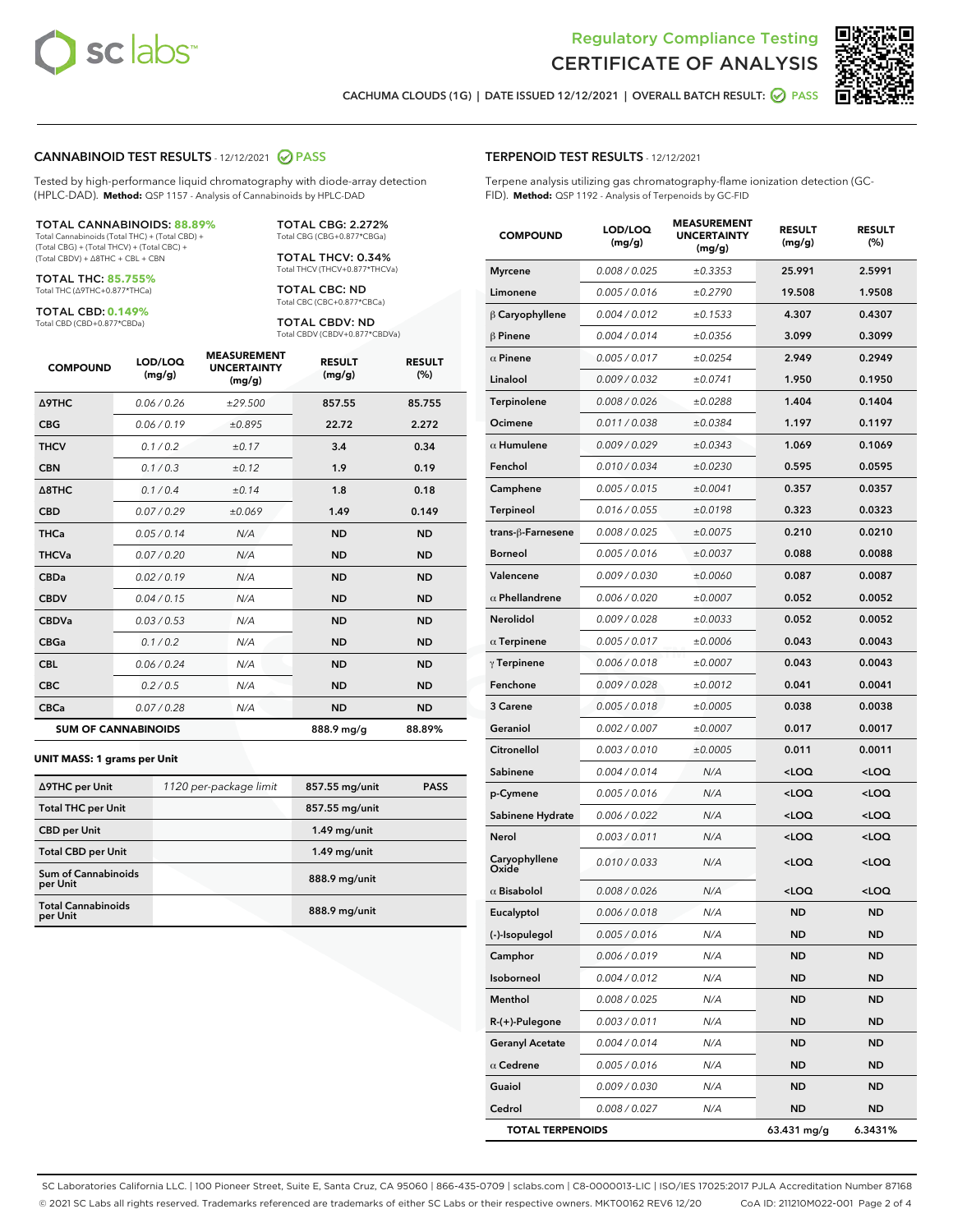



CACHUMA CLOUDS (1G) | DATE ISSUED 12/12/2021 | OVERALL BATCH RESULT: ☑ PASS

# CATEGORY 1 PESTICIDE TEST RESULTS - 12/12/2021 2 PASS

Pesticide and plant growth regulator analysis utilizing high-performance liquid chromatography-mass spectrometry (HPLC-MS) or gas chromatography-mass spectrometry (GC-MS). \*GC-MS utilized where indicated. **Method:** QSP 1212 - Analysis of Pesticides and Mycotoxins by LC-MS or QSP 1213 - Analysis of Pesticides by GC-MS

| <b>COMPOUND</b>             | LOD/LOQ<br>$(\mu g/g)$ | <b>ACTION</b><br>LIMIT<br>$(\mu g/g)$ | <b>MEASUREMENT</b><br><b>UNCERTAINTY</b><br>$(\mu g/g)$ | <b>RESULT</b><br>$(\mu g/g)$ | <b>RESULT</b> |
|-----------------------------|------------------------|---------------------------------------|---------------------------------------------------------|------------------------------|---------------|
| Aldicarb                    | 0.03 / 0.08            | $\geq$ LOD                            | N/A                                                     | <b>ND</b>                    | <b>PASS</b>   |
| Carbofuran                  | 0.02 / 0.05            | $>$ LOD                               | N/A                                                     | <b>ND</b>                    | <b>PASS</b>   |
| Chlordane*                  | 0.03 / 0.08            | ≥ LOD                                 | N/A                                                     | <b>ND</b>                    | <b>PASS</b>   |
| Chlorfenapyr*               | 0.03/0.10              | ≥ LOD                                 | N/A                                                     | <b>ND</b>                    | <b>PASS</b>   |
| Chlorpyrifos                | 0.02 / 0.06            | $\geq$ LOD                            | N/A                                                     | <b>ND</b>                    | <b>PASS</b>   |
| Coumaphos                   | 0.02 / 0.07            | ≥ LOD                                 | N/A                                                     | <b>ND</b>                    | <b>PASS</b>   |
| Daminozide                  | 0.02 / 0.07            | $\geq$ LOD                            | N/A                                                     | <b>ND</b>                    | <b>PASS</b>   |
| <b>DDVP</b><br>(Dichlorvos) | 0.03/0.09              | $\geq$ LOD                            | N/A                                                     | <b>ND</b>                    | <b>PASS</b>   |
| Dimethoate                  | 0.03 / 0.08            | $\ge$ LOD                             | N/A                                                     | <b>ND</b>                    | <b>PASS</b>   |
| Ethoprop(hos)               | 0.03/0.10              | $>$ LOD                               | N/A                                                     | <b>ND</b>                    | <b>PASS</b>   |
| Etofenprox                  | 0.02 / 0.06            | $>$ LOD                               | N/A                                                     | <b>ND</b>                    | <b>PASS</b>   |
| Fenoxycarb                  | 0.03/0.08              | $\geq$ LOD                            | N/A                                                     | <b>ND</b>                    | <b>PASS</b>   |
| Fipronil                    | 0.03/0.08              | $\geq$ LOD                            | N/A                                                     | <b>ND</b>                    | <b>PASS</b>   |
| Imazalil                    | 0.02 / 0.06            | $\geq$ LOD                            | N/A                                                     | <b>ND</b>                    | <b>PASS</b>   |
| <b>Methiocarb</b>           | 0.02 / 0.07            | ≥ LOD                                 | N/A                                                     | <b>ND</b>                    | <b>PASS</b>   |
| Methyl<br>parathion         | 0.03/0.10              | $\geq$ LOD                            | N/A                                                     | <b>ND</b>                    | <b>PASS</b>   |
| <b>Mevinphos</b>            | 0.03/0.09              | $\geq$ LOD                            | N/A                                                     | <b>ND</b>                    | <b>PASS</b>   |
| Paclobutrazol               | 0.02 / 0.05            | $\geq$ LOD                            | N/A                                                     | <b>ND</b>                    | <b>PASS</b>   |
| Propoxur                    | 0.03/0.09              | ≥ LOD                                 | N/A                                                     | <b>ND</b>                    | <b>PASS</b>   |
| Spiroxamine                 | 0.03 / 0.08            | $\ge$ LOD                             | N/A                                                     | <b>ND</b>                    | <b>PASS</b>   |
| <b>Thiacloprid</b>          | 0.03/0.10              | $\geq$ LOD                            | N/A                                                     | <b>ND</b>                    | <b>PASS</b>   |
|                             |                        |                                       |                                                         |                              |               |

# CATEGORY 2 PESTICIDE TEST RESULTS - 12/12/2021 @ PASS

| <b>COMPOUND</b>          | LOD/LOO<br>$(\mu g/g)$ | <b>ACTION</b><br>LIMIT<br>$(\mu g/g)$ | <b>MEASUREMENT</b><br><b>UNCERTAINTY</b><br>$(\mu g/g)$ | <b>RESULT</b><br>$(\mu g/g)$ | <b>RESULT</b> |  |
|--------------------------|------------------------|---------------------------------------|---------------------------------------------------------|------------------------------|---------------|--|
| Abamectin                | 0.03/0.10              | 0.1                                   | N/A                                                     | <b>ND</b>                    | <b>PASS</b>   |  |
| Acephate                 | 0.02/0.07              | 0.1                                   | N/A                                                     | <b>ND</b>                    | <b>PASS</b>   |  |
| Acequinocyl              | 0.02/0.07              | 0.1                                   | N/A                                                     | <b>ND</b>                    | <b>PASS</b>   |  |
| Acetamiprid              | 0.02/0.05              | 0.1                                   | N/A                                                     | <b>ND</b>                    | <b>PASS</b>   |  |
| Azoxystrobin             | 0.02/0.07              | 0.1                                   | N/A                                                     | <b>ND</b>                    | <b>PASS</b>   |  |
| <b>Bifenazate</b>        | 0.01/0.04              | 0.1                                   | N/A                                                     | <b>ND</b>                    | <b>PASS</b>   |  |
| <b>Bifenthrin</b>        | 0.02/0.05              | 3                                     | N/A                                                     | <b>ND</b>                    | <b>PASS</b>   |  |
| <b>Boscalid</b>          | 0.03/0.09              | 0.1                                   | N/A                                                     | <b>ND</b>                    | <b>PASS</b>   |  |
| Captan                   | 0.19/0.57              | 0.7                                   | N/A                                                     | <b>ND</b>                    | <b>PASS</b>   |  |
| Carbaryl                 | 0.02/0.06              | 0.5                                   | N/A                                                     | <b>ND</b>                    | <b>PASS</b>   |  |
| Chlorantranilip-<br>role | 0.04/0.12              | 10                                    | N/A                                                     | <b>ND</b>                    | <b>PASS</b>   |  |
| Clofentezine             | 0.03/0.09              | 0.1                                   | N/A                                                     | <b>ND</b>                    | <b>PASS</b>   |  |

| <b>CATEGORY 2 PESTICIDE TEST RESULTS</b> - 12/12/2021 continued |
|-----------------------------------------------------------------|
|-----------------------------------------------------------------|

| <b>COMPOUND</b>               | LOD/LOQ<br>(µg/g) | <b>ACTION</b><br><b>LIMIT</b><br>$(\mu g/g)$ | <b>MEASUREMENT</b><br><b>UNCERTAINTY</b><br>$(\mu g/g)$ | <b>RESULT</b><br>(µg/g) | <b>RESULT</b> |
|-------------------------------|-------------------|----------------------------------------------|---------------------------------------------------------|-------------------------|---------------|
| Cyfluthrin                    | 0.12 / 0.38       | 2                                            | N/A                                                     | ND                      | <b>PASS</b>   |
| Cypermethrin                  | 0.11 / 0.32       | $\mathbf{1}$                                 | N/A                                                     | <b>ND</b>               | <b>PASS</b>   |
| Diazinon                      | 0.02 / 0.05       | 0.1                                          | N/A                                                     | <b>ND</b>               | <b>PASS</b>   |
| Dimethomorph                  | 0.03 / 0.09       | 2                                            | N/A                                                     | ND                      | <b>PASS</b>   |
| Etoxazole                     | 0.02 / 0.06       | 0.1                                          | N/A                                                     | <b>ND</b>               | <b>PASS</b>   |
| Fenhexamid                    | 0.03 / 0.09       | 0.1                                          | N/A                                                     | <b>ND</b>               | <b>PASS</b>   |
| Fenpyroximate                 | 0.02 / 0.06       | 0.1                                          | N/A                                                     | ND                      | <b>PASS</b>   |
| Flonicamid                    | 0.03 / 0.10       | 0.1                                          | N/A                                                     | <b>ND</b>               | <b>PASS</b>   |
| Fludioxonil                   | 0.03 / 0.10       | 0.1                                          | N/A                                                     | <b>ND</b>               | <b>PASS</b>   |
| Hexythiazox                   | 0.02 / 0.07       | 0.1                                          | N/A                                                     | <b>ND</b>               | <b>PASS</b>   |
| Imidacloprid                  | 0.04 / 0.11       | 5                                            | N/A                                                     | <b>ND</b>               | <b>PASS</b>   |
| Kresoxim-methyl               | 0.02 / 0.07       | 0.1                                          | N/A                                                     | <b>ND</b>               | <b>PASS</b>   |
| Malathion                     | 0.03 / 0.09       | 0.5                                          | N/A                                                     | <b>ND</b>               | <b>PASS</b>   |
| Metalaxyl                     | 0.02 / 0.07       | $\overline{2}$                               | N/A                                                     | <b>ND</b>               | <b>PASS</b>   |
| Methomyl                      | 0.03 / 0.10       | $\mathcal{I}$                                | N/A                                                     | <b>ND</b>               | <b>PASS</b>   |
| Myclobutanil                  | 0.03 / 0.09       | 0.1                                          | N/A                                                     | <b>ND</b>               | <b>PASS</b>   |
| Naled                         | 0.02 / 0.07       | 0.1                                          | N/A                                                     | ND                      | <b>PASS</b>   |
| Oxamyl                        | 0.04 / 0.11       | 0.5                                          | N/A                                                     | <b>ND</b>               | <b>PASS</b>   |
| Pentachloronitro-<br>benzene* | 0.03/0.09         | 0.1                                          | N/A                                                     | <b>ND</b>               | <b>PASS</b>   |
| Permethrin                    | 0.04 / 0.12       | 0.5                                          | N/A                                                     | <b>ND</b>               | <b>PASS</b>   |
| Phosmet                       | 0.03 / 0.10       | 0.1                                          | N/A                                                     | <b>ND</b>               | <b>PASS</b>   |
| Piperonylbu-<br>toxide        | 0.02 / 0.07       | 3                                            | N/A                                                     | ND                      | <b>PASS</b>   |
| Prallethrin                   | 0.03 / 0.08       | 0.1                                          | N/A                                                     | <b>ND</b>               | <b>PASS</b>   |
| Propiconazole                 | 0.02 / 0.07       | 0.1                                          | N/A                                                     | <b>ND</b>               | <b>PASS</b>   |
| Pyrethrins                    | 0.04 / 0.12       | 0.5                                          | N/A                                                     | <b>ND</b>               | <b>PASS</b>   |
| Pyridaben                     | 0.02 / 0.07       | 0.1                                          | N/A                                                     | <b>ND</b>               | <b>PASS</b>   |
| Spinetoram                    | 0.02 / 0.07       | 0.1                                          | N/A                                                     | ND                      | <b>PASS</b>   |
| Spinosad                      | 0.02 / 0.07       | 0.1                                          | N/A                                                     | <b>ND</b>               | <b>PASS</b>   |
| Spiromesifen                  | 0.02 / 0.05       | 0.1                                          | N/A                                                     | ND                      | <b>PASS</b>   |
| Spirotetramat                 | 0.02 / 0.06       | 0.1                                          | N/A                                                     | <b>ND</b>               | <b>PASS</b>   |
| Tebuconazole                  | 0.02 / 0.07       | 0.1                                          | N/A                                                     | <b>ND</b>               | <b>PASS</b>   |
| Thiamethoxam                  | 0.03 / 0.10       | 5                                            | N/A                                                     | ND                      | <b>PASS</b>   |
| Trifloxystrobin               | 0.03 / 0.08       | 0.1                                          | N/A                                                     | <b>ND</b>               | <b>PASS</b>   |

SC Laboratories California LLC. | 100 Pioneer Street, Suite E, Santa Cruz, CA 95060 | 866-435-0709 | sclabs.com | C8-0000013-LIC | ISO/IES 17025:2017 PJLA Accreditation Number 87168 © 2021 SC Labs all rights reserved. Trademarks referenced are trademarks of either SC Labs or their respective owners. MKT00162 REV6 12/20 CoA ID: 211210M022-001 Page 3 of 4